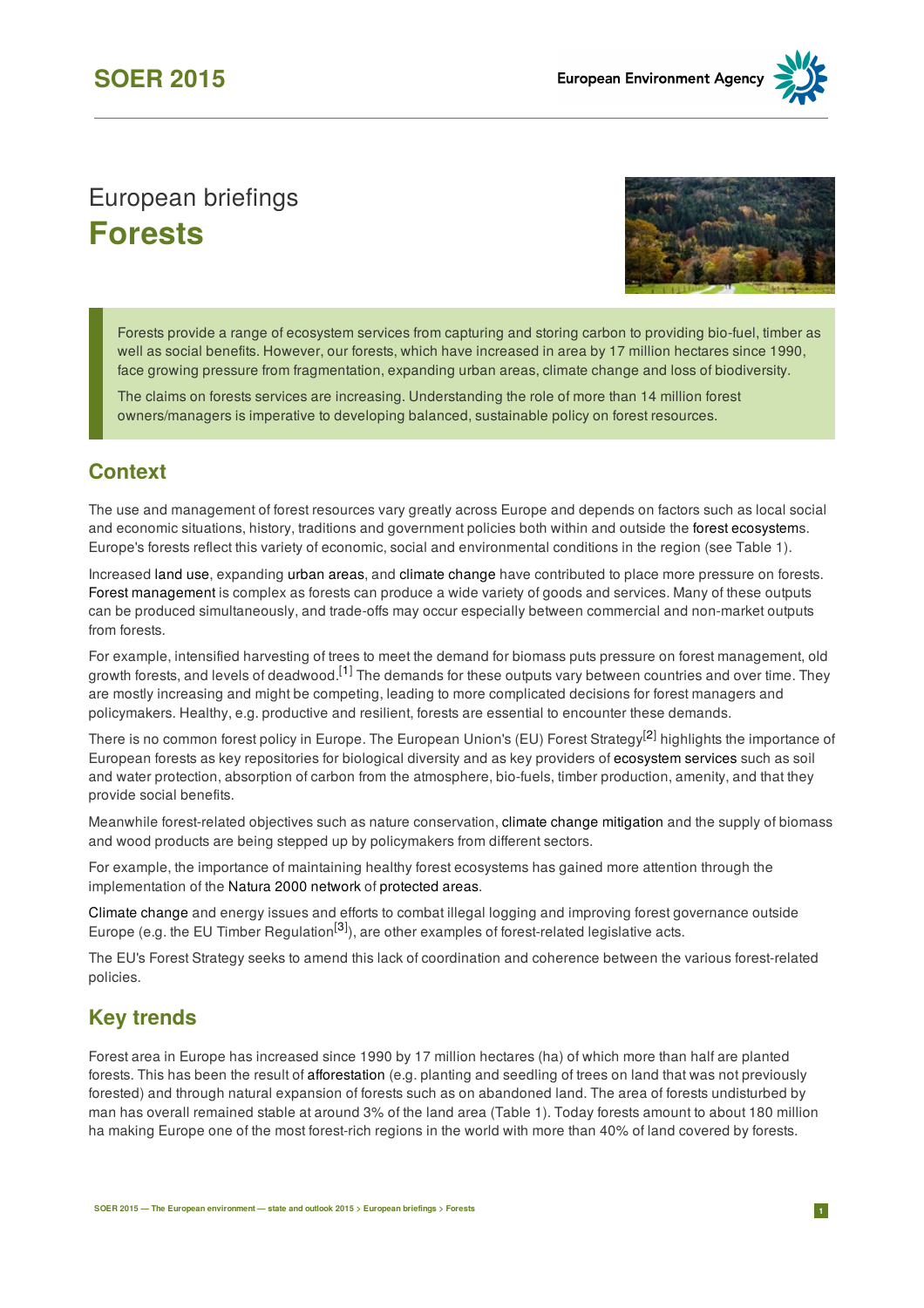#### **SOER 2015**

#### **Table 1: Key facts on European forests by region and for EU-28 [\[4](https://www.eea.europa.eu/soer-2015/europe/forests#note4)]**

|                                                                                          | North <sup>[</sup><br>1 <sup>5</sup> | Central-<br>West <sup>[</sup><br>1 <sup>6</sup> | Central-<br>East<br>$1^7$ | South-<br>West <sup>[</sup><br>$1^8$ | South-<br>East<br>1 <sup>9</sup> | $EU-28$ <sup>[</sup><br>$1^{10}$ |
|------------------------------------------------------------------------------------------|--------------------------------------|-------------------------------------------------|---------------------------|--------------------------------------|----------------------------------|----------------------------------|
| Forest and other wooded area, 10 <sup>6</sup> ha                                         | 75                                   | 39                                              | 23                        | 42                                   | 45                               | 180                              |
| Forest and other wooded area,% of total land                                             | 56                                   | 28                                              | 30                        | 48                                   | 35                               | 41                               |
| Forests available for wood supply, 10 <sup>6</sup> ha                                    | 55                                   | 34                                              | 20                        | 25                                   | 22                               | 133                              |
| Growing stock, m <sup>3</sup> /ha                                                        | 117                                  | 227                                             | 237                       | 81                                   | 140                              | 154                              |
| Net annual increment, $m^3/ha$                                                           | 5                                    | 8                                               | 8                         | 4                                    | 6                                | 6                                |
| Fellings, 10 <sup>6</sup> m <sup>3</sup>                                                 | 181                                  | 172                                             | 93                        | 29                                   | 17                               | 469                              |
| Fellings/net annual increment,%                                                          | 71                                   | 65                                              | 66                        | 37                                   | 47                               | 65                               |
| Forest undisturbed by man,%                                                              | 6                                    | 0,3                                             | $\overline{2}$            | 0,4                                  | 6                                | 3                                |
| Semi-natural forest,%                                                                    | 92                                   | 86                                              | 91                        | 86                                   | 77                               | 89                               |
| Plantations,%                                                                            | $\overline{2}$                       | 14                                              | $\overline{7}$            | 14                                   | 17                               | 8                                |
| Forest dominated by introduced tree species                                              | 2                                    | 11                                              | 4                         | 7                                    | 1                                | 5                                |
| Forest area protected for biodiversity                                                   |                                      | 10                                              | $\Delta$                  | 23                                   | 6                                | 11                               |
| Forest area protected for landscape                                                      | 2                                    | 26                                              | 12                        | 6                                    | 1                                | 10                               |
| Forest area designated for the protection of soil, water and other<br>ecosystem services | 12                                   | 18                                              | 25                        | 42                                   | 10                               | 20                               |
| Forests in private ownership                                                             | 71                                   | 62                                              | 27                        | 73                                   | 17                               | 60                               |
| Forest sector work force 1 000 fte <sup>[11]</sup>                                       | 346                                  | 923                                             | 658                       | 582                                  | 405                              | 2 5 6 0                          |

Forests in Europe are increasingly at risk from environmental stresses due to human induced pressures. The condition of forests is an important dimension when looking at trends in forest resources, however difficult to measure. The loss of foliage in European forests was monitored to assess damages by air [pollution](https://www.eea.europa.eu/soer-2015/europe/air) on forests. This was triggered by a decline in forests in Central Europe from the 1980s until 2009. Most of the forests monitored showed no change in defoliation although damaged forests have been observed in Central Europe and in Mediterranean coastal areas.

Catastrophic events, primarily the result of climate change, have an increased negative impact on forest growth and condition. The number of fires has increased in recent decades.<sup>[12]</sup> Most [forest](https://www.eea.europa.eu/publications/climate-impacts-and-vulnerability-2012) fires occur in the Mediterranean region and destroy around 400 000 ha every year. Between 1990 and 2005, the recorded forest area affected by insects and diseases had nearly doubled in Europe (2.7% of the forest area). Damages resulting from storms, wind and snow are estimated to affect 0.4% of the forest area. Such threats to forests are likely to lead to higher rates of tree mortality and make forests more vulnerable to natural hazards and human made pressures.<sup>[[13](https://www.eea.europa.eu/soer-2015/europe/forests#note13)]</sup> Some threats can be mitigated by forest management creating more resilient forest structures.

The development of human infrastructure, land-use change, excessive forest harvesting and forest fires in Europe has resulted in a landscape of fragmented forests.<sup>[\[14\]](https://www.eea.europa.eu/soer-2015/europe/forests#note14)[15]</sup> This reduces the capacity of forest-dependent species to move to other forested areas and their ability to survive and adapt to climate [change](https://www.eea.europa.eu/soer-2015/europe/climate-change-impacts-and-adaptation). Forests play an important role in the conservation of biological diversity. The area of protected forests in Europe increased by around half a million hectares annually between 2000 and 2010. Half of the protected forests are managed for conservation of [biodiversity.](https://www.eea.europa.eu/soer-2015/europe/biodiversity) In Europe, protected forest areas account for more than 45% of the Natura 2000 protected areas, 31.3% of the national designated protected areas, and about 12% of the total forest area. Despite the efforts to halt loss of biodiversity, 80% of forest habitat assessments still have unfavourable conservation status (see Figure 1).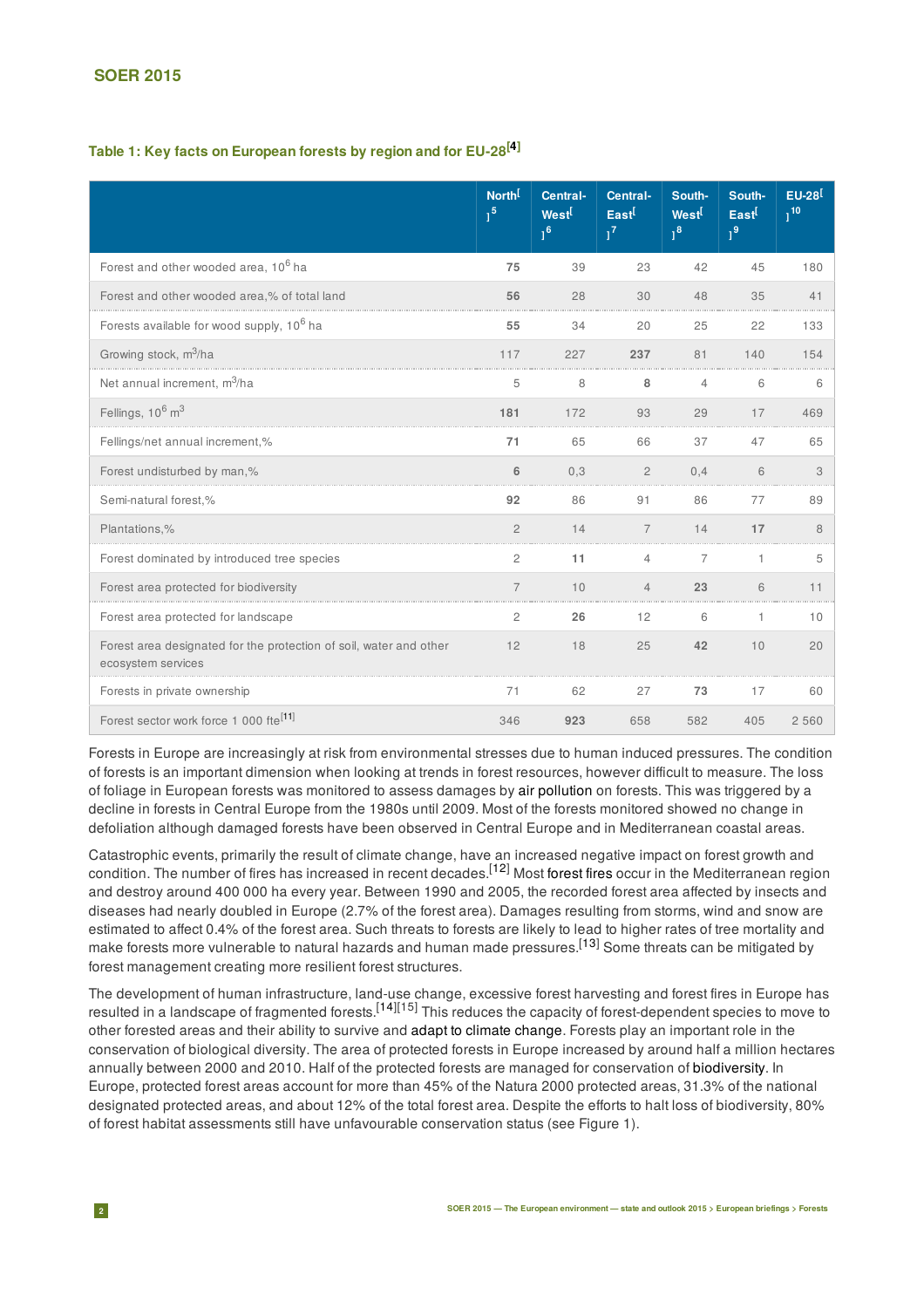#### **SOER 2015**



#### **Figure 1: Conservation status of forest habitat types by region**

**Data sources:** EEA. Conservation status of habitat types and species (Article 17, Habitats Directive 92/43/EEC)

European Environ

An increase in the scarcity of water has led to a focus on the provision of drinking water from forests. Forests serve to replenish and provide clean drinking water. Following efforts in recent years, more than 20% of European forests are dedicated to protect [water](https://www.eea.europa.eu/soer-2015/europe/freshwater) and [soils](https://www.eea.europa.eu/soer-2015/europe/soil), mainly in mountainous areas. One third of European lakes are located in forested catchment areas.<sup>[[16](https://www.eea.europa.eu/soer-2015/europe/forests#note16)]</sup>

Forests growing in flood plains have significant roles in water retention. 4.5% of European forests can be defined as floodplain forests. One third of European rivers are flowing through forested catchment areas.

Forests play an important role in mitigating climate change by [absorbing](http://glossary.eea.europa.eu/terminology/concept_html?term=carbon sink) carbon from atmosphere. Europe's forests store almost 80 billion tonnes of carbon in their biomass. The stock of carbon in forest biomass has increased by around 3 billion tonnes since 1990. This means that forests absorb around 7% of the annual [greenhouse](http://glossary.eea.europa.eu/terminology/concept_html?term=greenhouse gas) gas (GHG) emissions from the region.

### **Prospects**

The restoration and maintenance of biodiversity in forests will support [resilience](http://glossary.eea.europa.eu/terminology/concept_html?term=ecological or ecosystem resilience) to natural and human induced pressures, including the expected impacts of climate change. Current policy targets support this approach. These include halting biodiversity loss by 2020, reducing GHGs by 20%, increasing biomass energy from wood, and ensuring legal compliance for wood or forest products imported in the EU.

Targets are set to halt global forest cover loss by 2030 and to reduce gross tropical deforestation by at least 50% by 2020 (EU Deforestation Communication of 2010, reiterated in the 7th EAP<sup>[\[17\]](https://www.eea.europa.eu/soer-2015/europe/forests#note17)</sup>). The Biodiversity Strategy<sup>[[18\]](https://www.eea.europa.eu/soer-2015/europe/forests#note18)</sup> and the EU's Forest Strategy<sup>[[2](https://www.eea.europa.eu/soer-2015/europe/forests#note2)]</sup> emphasise the need for improved integration of biodiversity measures in forestry to support halting the loss of species and habitats. These include maintaining deadwood, preserving high nature value (HNV) forest areas<sup>[\[19](https://www.eea.europa.eu/soer-2015/europe/forests#note19)]</sup>, applying ecosystem-based measures to increase the resilience of forests, ensuring that afforestation is carried out respecting the diversity of domestic species and adapting to the effects of climate change.

The use of wood can substitute [fossil](http://glossary.eea.europa.eu/terminology/concept_html?term=fossil fuel) fuels and other carbon intensive materials but can reduce the carbon stock in the forest. Optimal climate change mitigation strategies depend on sustainable forest [management](http://glossary.eea.europa.eu/terminology/concept_html?term=forest management) and will vary from place to place taking into account regional and local conditions. As such, protecting these forests should be a high priority in order to protect their generally large carbon stocks. In most semi-natural forests in Europe, efforts to promote carbon sequestration and biodiversity are mutually supportive.<sup>[[20](https://www.eea.europa.eu/soer-2015/europe/forests#note20)]</sup> The option of including the net value of the carbon absorbed by forests into [emission](http://glossary.eea.europa.eu/terminology/concept_html?term=emission trading) trading and [reduction](http://glossary.eea.europa.eu/terminology/concept_html?term=emission reduction) targets is currently under consideration.

Understanding the role of forest owners and managers is imperative in order to properly address the trade-offs in the